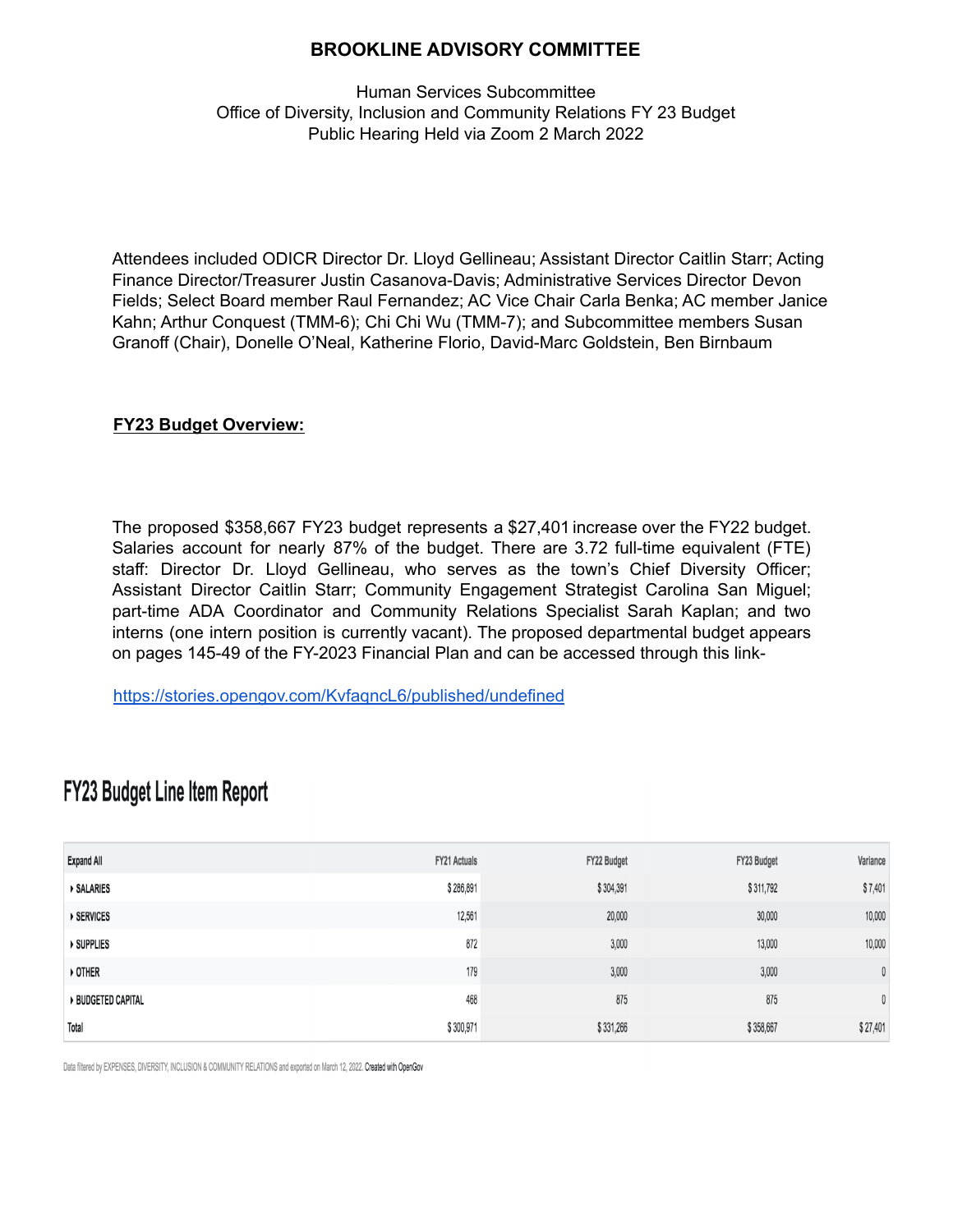## **Discussion:**

The FY23 budget has a modest increase of \$27,401, with \$10,000 being added to Professional Technical Services for work on the language access plan (based on the new By-Law that Town Meeting passed in November 2021), and another \$10,000 in Special Program Supplies which will be used on human engagement activities.

A request for an Administrative Assistant was turned down by the Town Administrator. Dr. Gellineau feels that this will be more problematic once the new complaint process is implemented, and he foresees a lot more public meetings being held due to increased community engagement work.

In addition, the request for a van that the department could use was also turned down. For a number of years, the department has had an ongoing need for their own transportation but they have ended up borrowing vehicles from other Town departments.

The workload of this department has increased dramatically over the last several years as Town Meeting has passed new responsibilities onto the department without increasing their budget.

Town Meeting Member Chi Chi Wu asked about the progress regarding the Language Access Coordinator. She noted that there wasn't money specifically in the budget for implementation of this new By-Law. Dr. Gellineau replied that he wants to hire a consultant first, and that the consultant's work should be completed by May 2022. Concurrent with that, he envisions the appointment of a Policy Development Committee to be established and running while the consultant finishes their work. The implementation of the Language Access By-Law should be completed within 16 months, and the increase in funds for the Language Access Coordinator is expected to be funded with ARPA funds initially, with the department eventually needing to come up with a permanent funding source.

A substantial amount of time was spent by the subcommittee discussing a possible future Community Center that Dr. Gellineau would like to see built someday. Possible locations for programs included public libraries, along with new development sites in Town, and the existing building at Newbury that is now owned by the Town were discussed along with possibly including space for a Senior Center Satellite Center.

The ODICR department deals with a broad range of activities and their accomplishments are impressive, given the lack of staff.

A sampling of the department's work-

- It provides staff support to the Commission on Diversity, Inclusion and Community Relations (CDICR), and aids the Commission for Disabilities, the Brookline Commission for Women, the Martin Luther King Celebration Committee, the Age Friendly Cities Committee, Indigenous People's Day Committee, Hidden Brookline, and others.
- It worked with CDICR to produce a Town-wide Community Engagement Plan, and was a key part of developing the Town's Diversity Report.
- They completed and distributed Brookline's 1st Diversity and Inclusion Business Directory.
- They convened four racial equity trainings for Town Departments and continue to assist